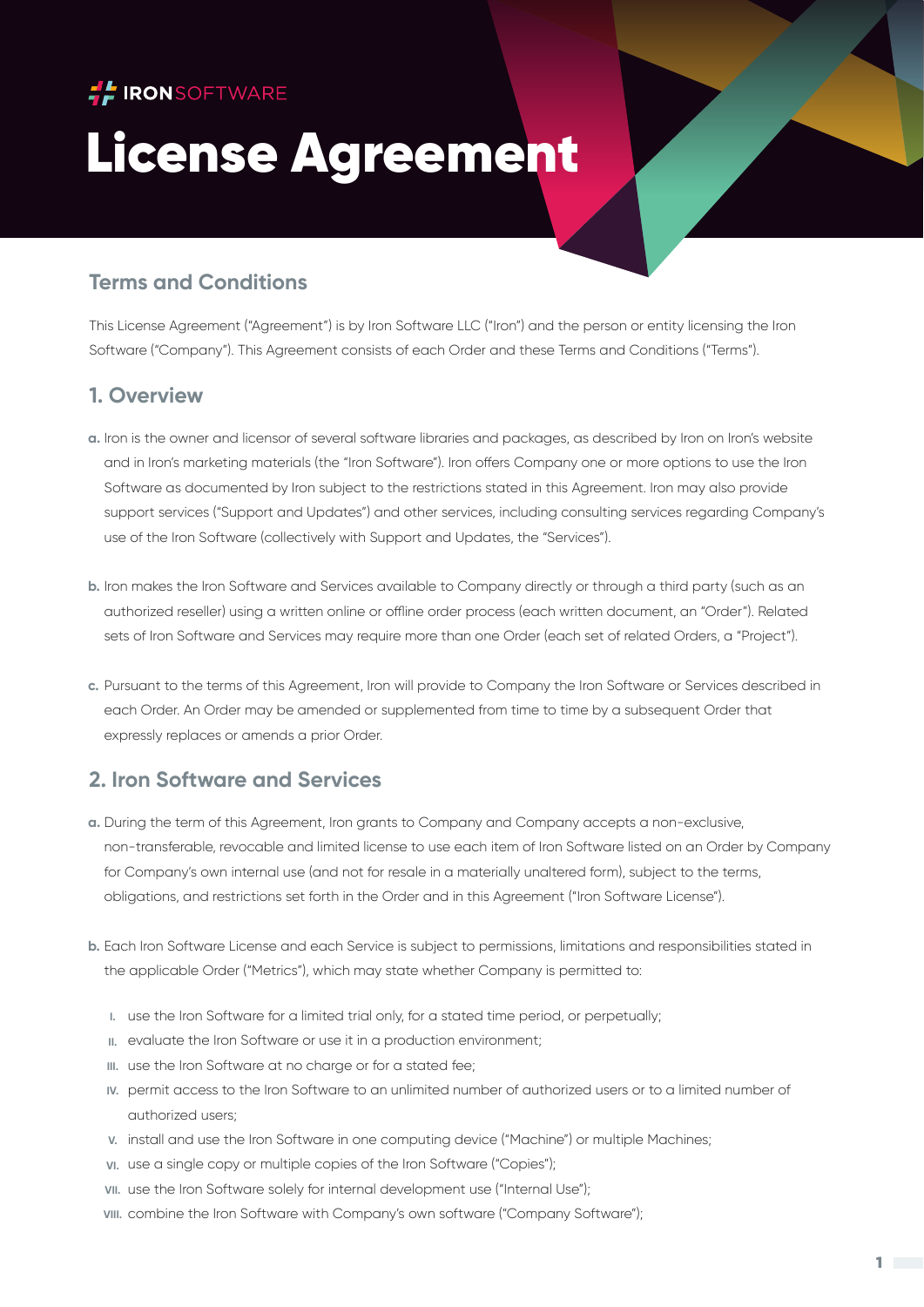- **IX.** distributing to one or more of Company's customers ("Customers");
- install the Iron Software in Company's or Customer's systems ("Installed") or made available by Company on a **X.** website owned or controlled by Company as software as a service ("SaaS");
- use the Iron Software in one geographic location or in multiple geographic locations (each, a "Site"); **XI.**
- **xII.** receive Support and Updates for a limited period of time or not at all;
- receive new versions of the Iron Software made available by Company to the general public ("New Versions") **XIII.** while Support and Updates is current and active, or receive new versions only when Company pays additional fees.
- Currently, Iron offers Iron Software Licenses in the following combination of Metrics (each license type expressly **c.** excludes any rights not specifically granted):
	- **I.** Free Trial License. Grants the use of the Iron Software for private non-production evaluation purposes only ("Trial License"). The Iron Software may not be used in any production, Installed, SaaS, or intranet project.
	- **II.** Lite License. Grants the use of the Iron Software by a single software developer in an organization in a single location. The Iron Software may be deployed within one web application, intranet application or desktop software application. Licenses are non-transferable and sharing of licenses outside an organization or agency/client relationship is prohibited. This license type expressly excludes any rights not specifically granted under the Agreement as do all other license types, and expressly excludes, without limitation, OEM redistribution, and using the Iron Software as SaaS, without additional purchase of coverage.
	- **III.** Professional License. Grants the use of the Iron Software by a specified number of software developers up to a maximum of 10 in an organization in a single location. The Iron Software may be deployed within an unlimited number of web applications, intranet applications or desktop software applications. Licenses are non-transferable and sharing of licenses outside an organization or agency/client relationship is prohibited. This license type expressly excludes any rights not specifically granted under the Agreement as do all other license types, and expressly excludes, without limitation, OEM redistribution, and using the Iron Software as SaaS, without additional purchase of coverage.
	- **IV.** Unlimited License. Grants the use of the Iron Software by an unlimited number of software developers in an organization in unlimited locations. The Iron Software may be deployed within an unlimited number of web applications, intranet applications or desktop software applications. Licenses are non-transferable and sharing of licenses outside an organization or agency/client relationship is prohibited. This license type expressly excludes any rights not specifically granted under the Agreement as do all other license types, and expressly excludes, without limitation, OEM redistribution, and using the Iron Software as SaaS, without additional purchase of coverage.
	- **V.** Royalty-Free Redistribution Coverage. Grants the right to distribute the Iron Software (without any duty to pay royalties) as part of a number of distinct packaged commercial products, in accordance with the number of projects covered in the base license. Grants the use of the Iron Software to deploy within SaaS software services, in accordance with the number of projects covered in the base license.
- Regardless of the type of Iron Software License, Iron and Company expressly agree that Company will not **d.** compete with any current Iron Software or Service.
- Company may not redistribute, republish, or otherwise make available the Iron Software or Services to any third **e.** party without the prior written consent of Iron as stated in an Order or this Agreement.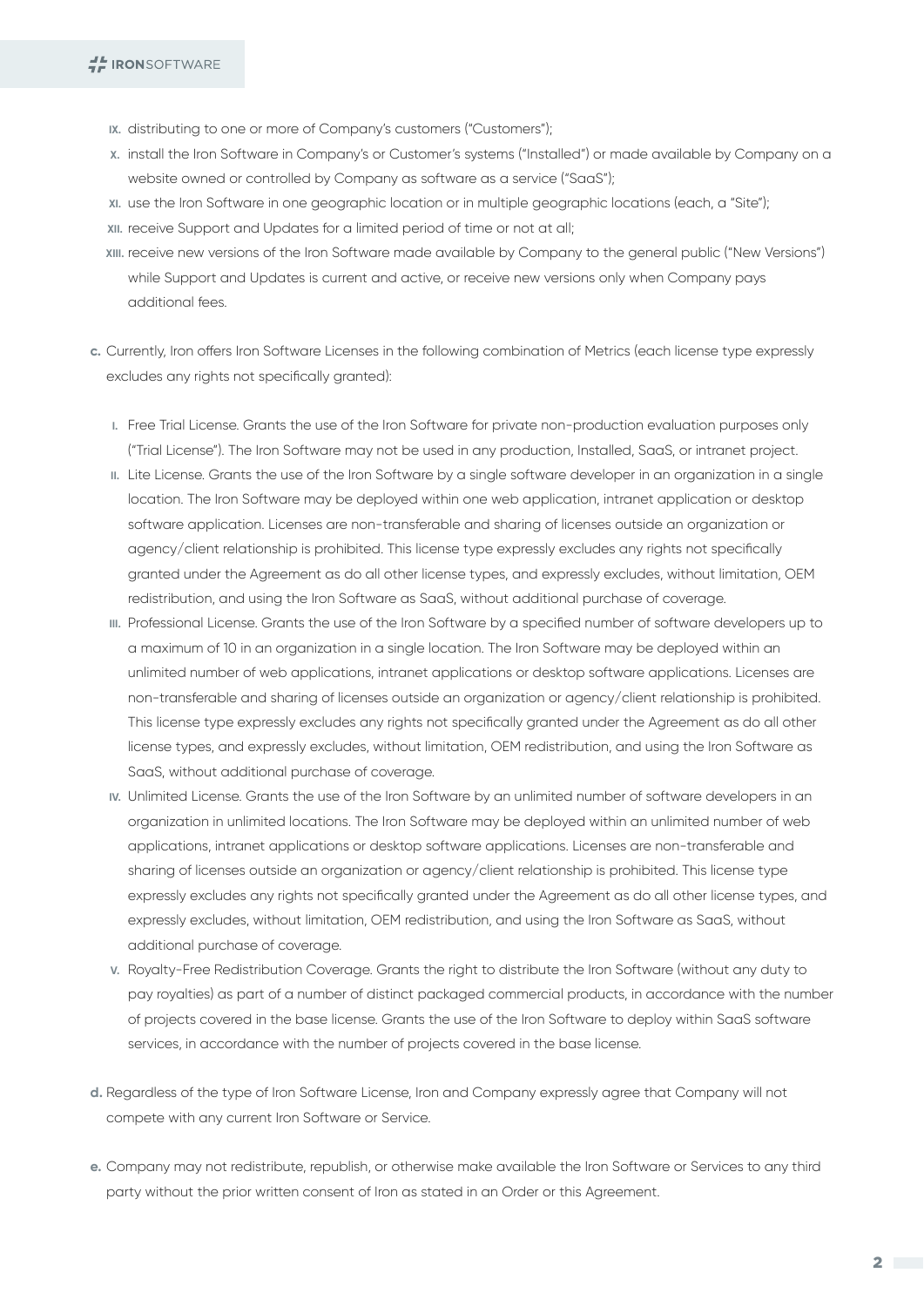- At Iron's request, Company will inform Iron of the Site of each Company Machine and Customer Machine **f.** containing Iron Software.
- The EULA is set for all licenses. Any EULA customizations require a bespoke license purchase and can be **g.** arranged by contacting ordersupport@ironsoftware.com.

## **3. Data and Content**

- Company retains any and all rights in any information, content and data provided by Company, including all **a.** rights in new versions and derivative works of Company's information, content and data. Iron retains any and all rights in any information, content and data provided by Iron, including all rights in new versions and derivative works of Iron's information, content and data.
- **b.** Iron may collect, store, use and share personal information about Company and its customers ("Personal Data") and non-personal information ("Non-Personal Data"), including about how Company and its customers use the Iron Software and any Services. Details about how Iron currently processes Personal Data are stated in Iron's Privacy Statement, which Iron may modify from time to time to reflect Iron's current practices and in response to evolving laws and regulations around the world.

## **4. Financial**

- Company payment shall be as outlined in each Order. Unless otherwise stated in the Order, payment in full is due **a.** to be received by Iron on or prior to delivery of the Iron Software or Services. All fees and payments are non-refundable.
- All of the prices hereunder are exclusive of any taxes. Company shall be responsible for any federal, state, or local **b.** sales, use, Canadian Goods and Services, property, VAT or similar taxes that are or may be imposed on transactions. In addition to all of its other rights and remedies, if payment is not made by the due date, then Iron may suspend or terminate performance of any or all Services, and suspend or terminate the Iron Software License on all Iron Software.
- Any amounts not paid by the due date will accrue late payment charges in the amount of one percent (1.0%) per **c.** month of the overdue amount. In addition, Iron will have the right to recover all costs of collection, including attorney's fees and expenses, accrued or incurred by Iron in any court or other tribunal action to collect unpaid amounts due.

## **5. Intellectual Property**

The Iron Software and the results of any Services are owned solely by Iron and are protected by copyright, **a.** trademark and trade secret law, among other types of law. All right, title and interest to the Iron Software and Services reside in and shall remain with Iron. Company receives only the limited and non-exclusive use rights expressly stated in the Order and in this Agreement. Company may not sell, license, assign, pledge or otherwise transfer the Iron Software or Services, or any copies thereof, to any third party, or permit or allow any third party to use the Iron Software or Services, except as expressly permitted by this Agreement. Any unauthorized sale, sublicense, assignment, pledge, other transfer, or impermissible use of the Iron Software or Services shall be void and will be a violation of Iron's rights in the Iron Software and Services.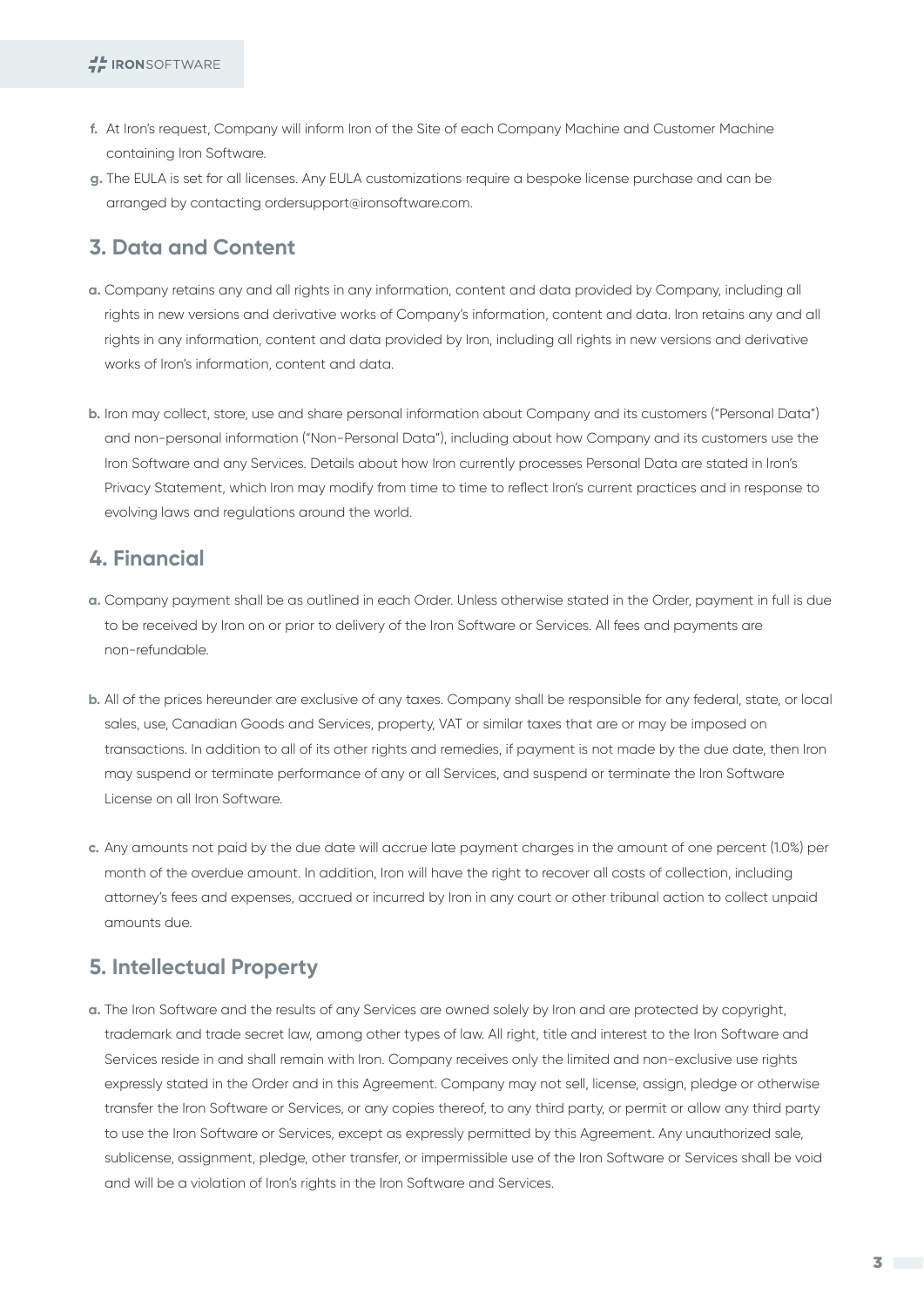- Company acknowledges that without Iron's written permission in an Order: (i) Company may not duplicate the **b.** Iron Software or Services for resale, publication, transfer, conveyance, licensing or sublicensing, or redistribution to any third party; (ii) Company will neither duplicate the Iron Software or Services for redistribution to any third party; (iii) Company will not duplicate or otherwise dispose of the Iron Software of Services in any manner violative of the United States Copyright Act (Title 17, U.S. Code); (iv) the Iron Software and Services may be used only by the aggregate number of authorized users at any given time; (v) the Iron Software and Services may be installed, accessed and used only on as many processors as there are authorized users; (vi) if the Company uses networked equipment, Company will never allow more than the maximum number of authorized users to use the Iron Software or Services at any given time; and (vii) Company may not modify, disassemble, decode, or decompile the Iron Software or Services, in whole or in part.
- Regardless as to the number of authorized users or uses, Company may make one (1) copy of the Iron Software **c.** as an archival or back-up copy, which shall bear Iron's copyright notice and other proprietary markings. Company shall make no other copies of the Iron Software for any purpose.
- Company shall submit to Iron for approval, prior to use, distribution, or disclosure, any advertising, promotion, or **d.** publicity that refer to Iron or that use the trade names, trademarks, or service marks of Iron ("Iron Marks"). Iron shall have the right to require at its discretion the correction or deletion of any incorrect or misleading material regarding Iron or the Iron Marks in any advertising, promotion, or publicity. Iron may use the name and trademark of Company ("Company Marks") to list or highlight Company as a licensee of Iron. The use of each Mark, and the goodwill generated thereby, shall inure to the benefit of the owner of the Mark.

#### **6. Confidentiality**

- For purposes of this Agreement, "Confidential Information" shall mean non-public information and data received **a.** by either party ("receiving party") from the other party ("disclosing party").
- Notwithstanding the foregoing, information and data shall not be deemed to be Confidential Information if such **b.** information or data: (i) was known by the receiving party at the time of such disclosure; (ii) was known to the general public at the time of such disclosure or becomes known to the general public (other than by act of the receiving party) subsequent to such disclosure; (iii) is disclosed lawfully to the receiving party by a third party without restriction; (iv) is developed independently by the receiving party without reference to the disclosing party's Confidential Information; or (v) is approved in writing by the disclosing party for disclosure by the receiving party.
- The receiving party may disclose the disclosing party's Confidential Information when the receiving party is **c.** required by law (e.g., by subpoena), provided however the receiving party will give the disclosing party prior written notice of such required disclosure (unless notifying the disclosing party is prohibited by law), and will work with the disclosing party to limit the required disclosure or have the requirement revoked (e.g., a court revokes a subpoena for the Confidential Information).
- The receiving hereunder shall not disclose to any third party firm, corporation, individual, or other entity, any **d.** Confidential Information which it receives from the disclosing party. For clarity, Iron may disclose the Company's Confidential Information to Iron's employees and independent contractors in connection with providing the Iron Software and performing the Services hereunder. The receiving party shall use the same degree of care in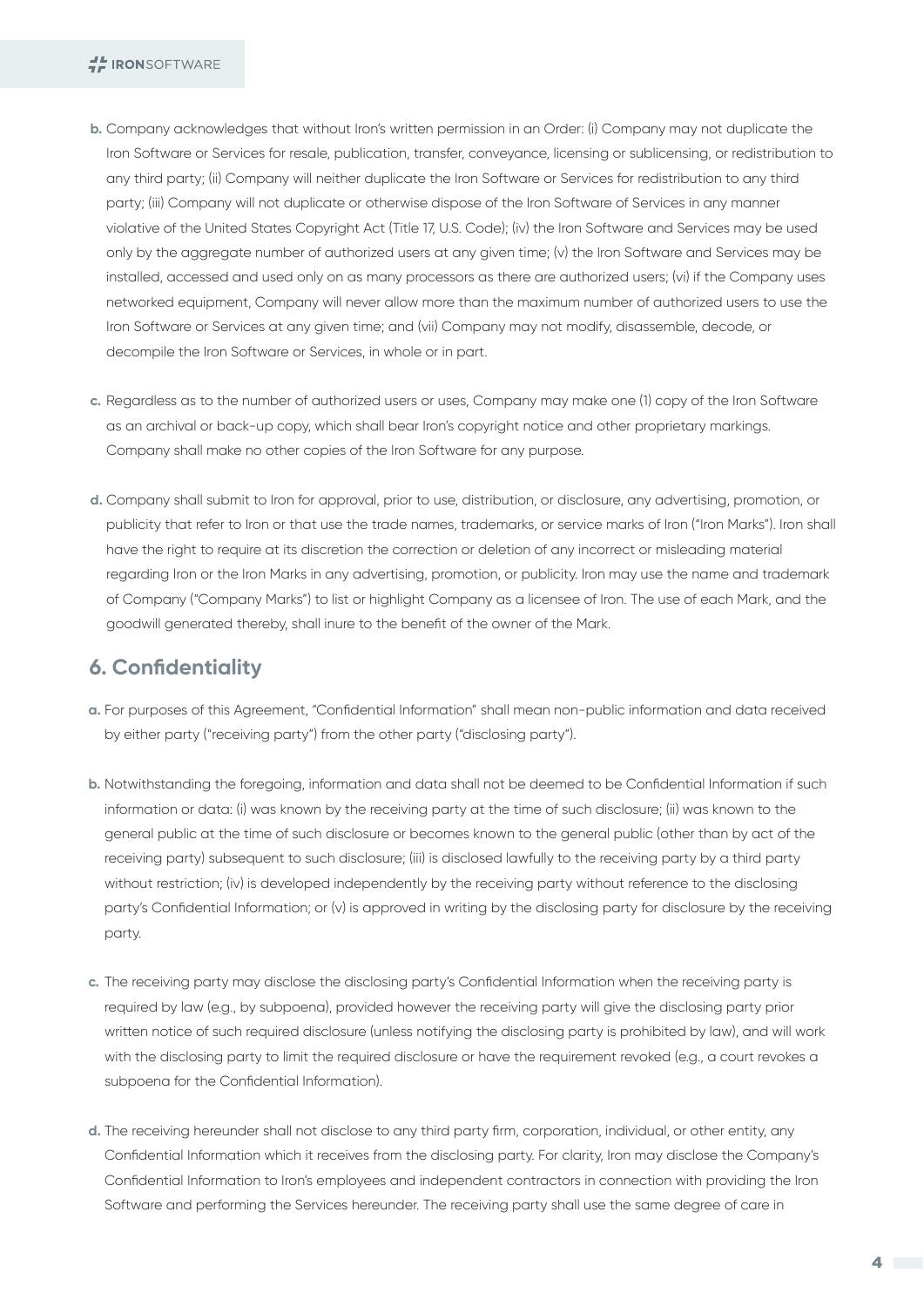safeguarding the Confidential Information as the receiving party uses for its own confidential and proprietary information, but in no event less than a standard of reasonable care.

### **7. Term and Termination**

- For each item of Iron Software and each Service, the Initial Term will be stated in the Order, and may renew for **a.** additional periods stated as Renewal Terms on the Order. If no Initial Term is specified on the Order, then the Initial Term will be one year from the Effective Date. If no Renewal Term is specified on the Order, then each Renewal Term will be one year beginning with the expiration of the preceding term, but only if Iron receives any renewal payment at least thirty (30) days prior to the first day of the applicable Renewal Term.
- This Agreement may be terminated by either party for material breach by the other party provided that the **b.** terminating party gives thirty (30) days prior written notice specifying the breach, and the breaching party fails to cure or correct the breach within the thirty-day notice period. In the event of any such termination, Company shall pay Iron for all Iron Software provided and for all Services performed by Iron and for all work-in-progress up to the date of termination.
- This Agreement shall be deemed to be automatically terminated upon any material breach of Company's **c.** obligations under Sections 3 (Iron Software and Services), 4 (Financial), 5 (Intellectual Property), or 6 (Confidentiality).
- Upon termination of this Agreement for any reason, Company shall immediately return to Iron any Iron Software, **d.** related materials, and all copies thereof or, with Iron's prior written permission, Company shall destroy all such materials and certify in writing as to their destruction.
- Sections 4-7 (Financial), (Intellectual Property), Confidentiality), and (Term and Termination) respectively, and 8-11 **e.** (Representations and Warranties), (Disclaimers and Limitations of Liability), (Indemnification), and (General Provisions) respectively, of this Agreement shall survive any expiration or termination of this Agreement.
- Company recognizes that Iron has expended considerable amounts of time, effort, and money to develop the **f.** Iron Software and Services, and that Company's unauthorized copying, use, transfer, or disclosure of the Iron Software or Services, or their contents, may cause Iron to sustain substantial, irreparable harm and damage. Similarly, each party has expended considerable amounts of time, effort, and money to develop and protect their respective Confidential Information. In addition to all other legal and equitable remedies available to a party, each party may seek from an arbitrator (pursuant to the arbitration provisions of this Agreement) temporary and permanent injunctive relief to remedy any breach of the other party's obligations under Sections 5 (Intellectual Property), or 6 (Confidentiality) of this Agreement.

#### **8. Representations and Warranties**

The parties hereby covenant, represent and warrant to each other that they are duly authorized and empowered to enter into this Agreement, and that this Agreement constitutes a valid and binding, enforceable Agreement. Company further represents, covenants, and warrants that this Agreement is not inconsistent with any Agreement or obligation binding Company or its property or assets.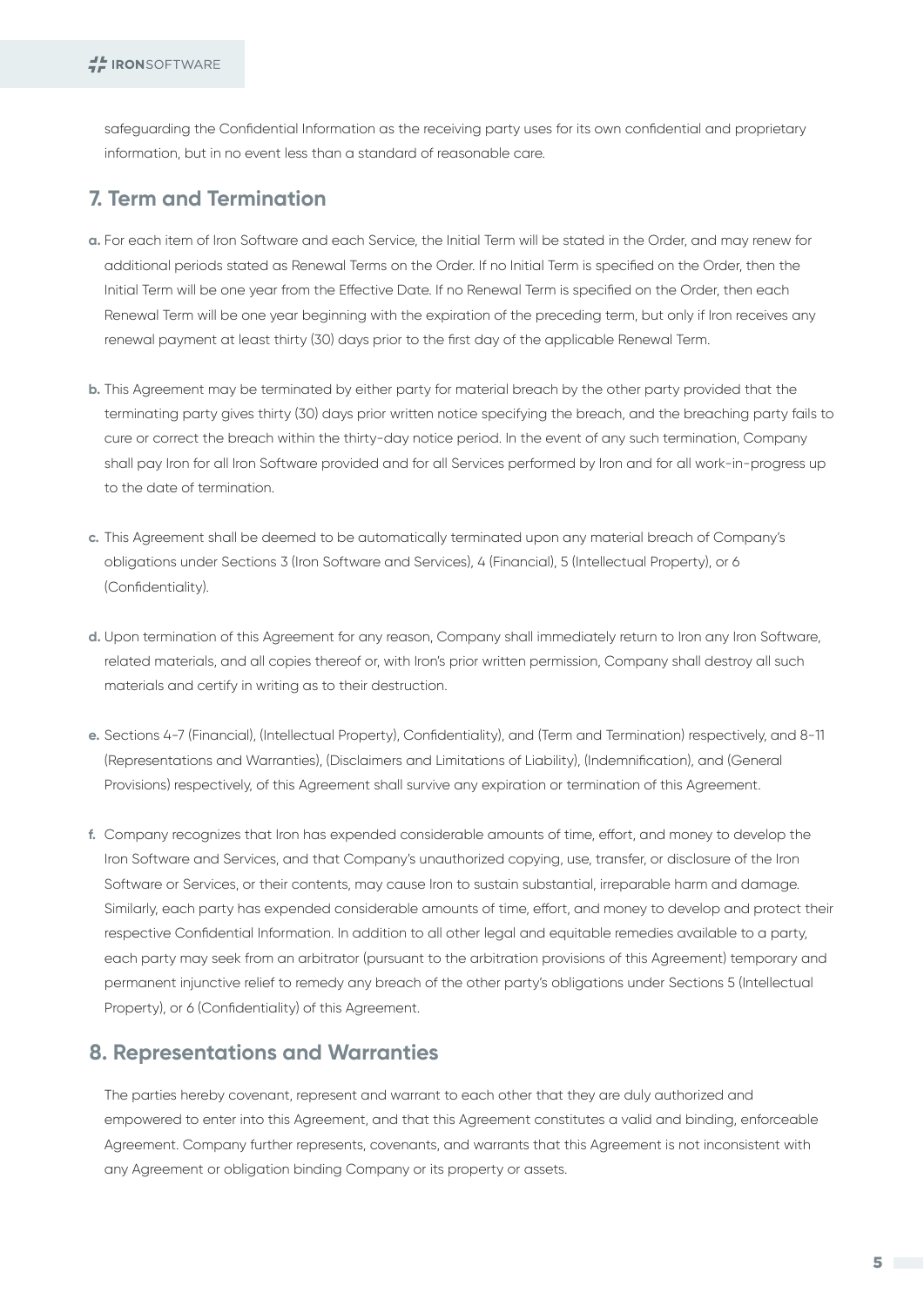### **9. Disclaimers and Limitations of Liability**

- THE IRON SOFTWARE AND SERVICES ARE PROVIDED "AS IS" AND "AS AVAILABLE" WITH ALL FAULTS. IRON SHALL **a.** NOT BE LIABLE FOR ANY DAMAGES, LOSSES, OR EXPENSES, OF ANY TYPE, KIND OR DESCRIPTION, INCURRED OR SUSTAINED BY COMPANY OR BY ANY OTHER PERSON OR ENTITY FOR ANY REASON.
- THE WARRANTIES STATED IN THIS AGREEMENT ARE EXCLUSIVE AND IN LIEU OF ANY OTHER WARRANTIES, EXPRESS, **b.** IMPLIED, OR STATUTORY, INCLUDING WITHOUT LIMITATION ANY IMPLIED WARRANTIES OF MERCHANTABILITY OR FOR FITNESS FOR A PARTICULAR PURPOSE.
- NEITHER IRON NOR ITS AFFILIATES, NOR ANY OF THEIR RESPECTIVE THIRD PARTY LICENSORS MAKE ANY **c.** WARRANTIES, EXPRESS OR IMPLIED, AS TO RESULTS TO BE OBTAINED FROM THE USE OF ANY IRON SOFTWARE OR SERVICES OR THAT THE IRON SOFTWARE OR SERVICES WILL BE ERROR-FREE.
- d. IN NO EVENT SHALL IRON NOR ITS AFFILIATES, NOR ANY OF THEIR RESPECTIVE THIRD PARTY LICENSORS HAVE ANY LIABILITY FOR LOST PROFITS OR FOR INDIRECT, SPECIAL, PUNITIVE OR CONSEQUENTIAL DAMAGES, OR ANY LIABILITY TO ANY PERSON ARISING OUT OF THIS AGREEMENT, EVEN IF ADVISED OF THE POSSIBILITY OF SUCH DAMAGES OR LIABILITY.
- IN NO EVENT SHALL THE CUMULATIVE LIABILITY OF IRON, ITS AFFILIATES, AND THEIR RESPECTIVE THIRD PARTY **e.** LICENSORS HEREUNDER EXCEED THE GREATER OF (I) THE AMOUNTS RECEIVED BY IRON FROM COMPANY DURING THE TWELVE (12) MONTHS PRIOR TO THE MAKING OF THE CLAIM, AND (II) \$100, WHICH SHALL BE COMPANY'S EXCLUSIVE REMEDY AGAINST IRON, ITS AFFILIATES AND THEIR RESPECTIVE THIRD PARTY LICENSORS UNDER THIS **AGREEMENT**
- All disclaimers herein shall not be applicable to liabilities that cannot be waived under the applicable laws or **f.** regulations of the United States (including US State and Federal law) or any other applicable country or jurisdiction.

## **10. Indemnification**

- Should any portion of the Iron Software become, or in Iron's opinion be likely to become the subject of a claim of **a.** infringement, Iron may, as Company's sole and exclusive remedy, elect to (1) obtain for Company at Iron's expense the right to use such portion, or (2) replace or modify the Iron Software so that it becomes non-infringing, or (3) remove the infringing portion and grant to Company a credit prorated to reflect the portion of the overall fees paid by Company attributable to such portion of the Iron Software. The foregoing states the entire liability of Iron with respect to allegation or claim of infringement of any intellectual property rights.
- Company will defend, indemnify and hold Iron harmless at Company's expense for any claim that alleges that **b.** the Company Software, Company's data or Company's materials infringes upon a copyright, patent or other right, and Company will pay all damages and costs awarded by a court in connection with such claim. In the event Company redistributes, republishes or otherwise permits use of the Iron Software or Services, as provided by Iron or as modified by Company, in violation of this Agreement, Company shall indemnify, defend and hold Iron harmless from any loss, damage or claim arising therefrom. Each indemnification claim requires that Iron: (i) gives prompt written notice of the claim to the Company; (ii) gives Company sole control of the defense or settlement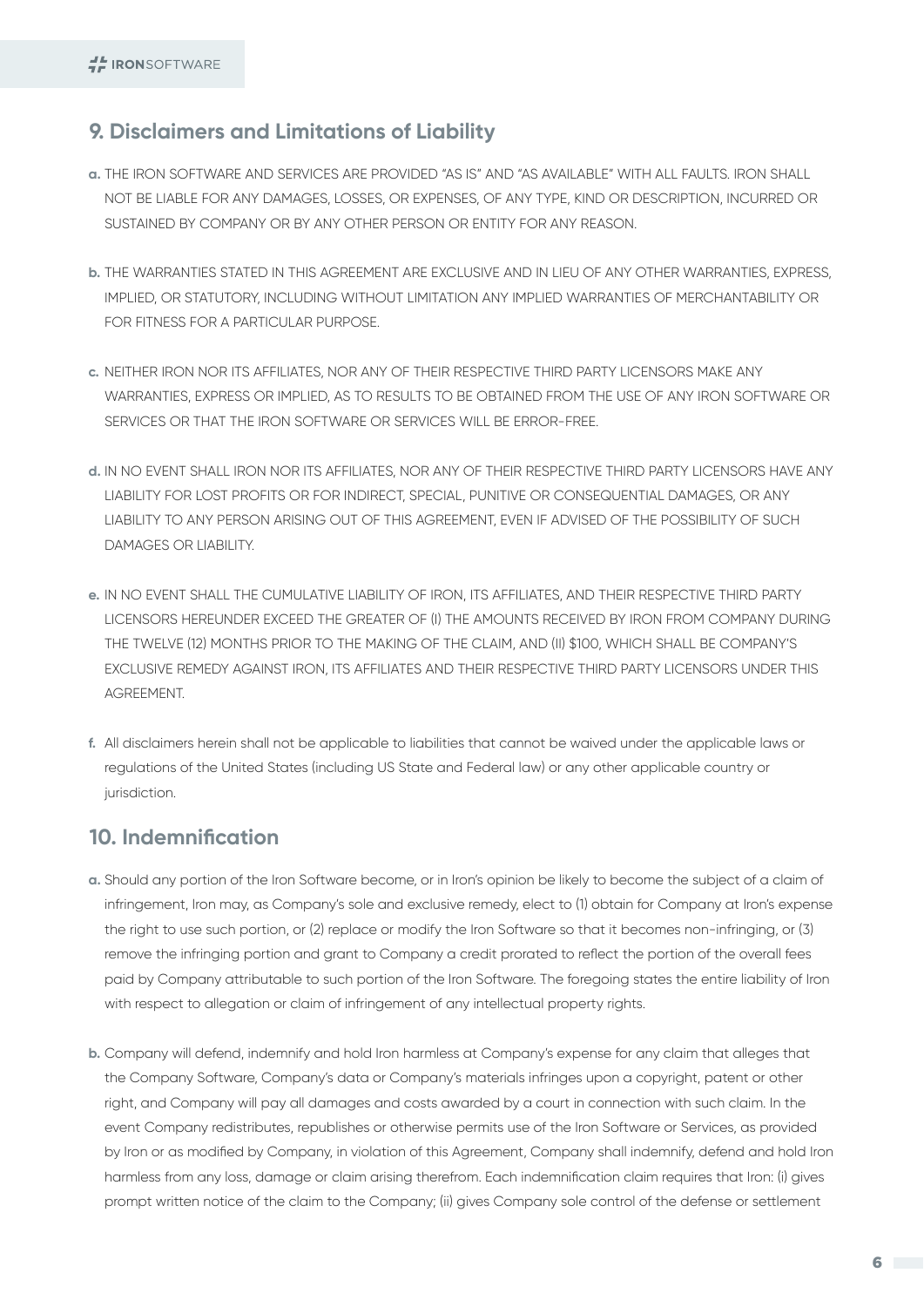of the claim; and (iii) provides to Company all necessary information, assistance, and authority to defend. Company shall promptly defend or settle the claim at Company's sole cost and with Company's counsel, but Company shall not have the right to admit liability on behalf of Iron, or assess any blame, responsibility, costs or fees to Iron.

## **11. General Provisions**

- Entire Agreement. The parties acknowledge and agree that this Agreement (including each Order) embodies the **a.** complete and exclusive understanding and Agreement of the parties with respect to the Iron Software and Services, and supersedes any prior or contemporaneous proposal, agreement, or license whether oral or written, and any other communication between the parties.
- Changes to this Agreement. This Agreement shall not be modified or amended except by a written instrument, **b.** signed by both parties. The version of this Agreement posted to Iron's website is the current set of Terms that Iron may modify from time to time. For each Order placed by Company, the current version of this Agreement will apply to that Order, unless the parties have otherwise signed a hard copy or digital version of these Terms independent of the web-based Terms, in which case the signed version of the Terms will control.
- Export Control. Company will comply with all export control laws and regulations of the United States and all **c.** other countries and jurisdictions. Company will not remove or export from the United States or allow the export or re-export of any part of the Iron Software or any direct product thereof: (a) into (or to a national or resident of) any embargoed or terrorist-supporting country; (b) to anyone on the U.S. Commerce Department's Table of Denial Orders or U.S. Treasury Department's list of Specially Designated Nationals (or any list that replaces such list); (c) to any country to which such export or re-export is restricted or prohibited, or as to which the United States government or any agency thereof requires an export license or other governmental approval at the time of export or re-export without first obtaining such license or approval; or (d) otherwise in violation of any export or import restrictions, laws or regulations of any United States or foreign agency or authority that has jurisdiction. Company agrees to the foregoing and warrants that it is not located in, under the control of, or a national or resident of any such prohibited country or on any such prohibited party list. The Iron Software is further restricted from being used for terrorist activity, or for the design or development of nuclear, chemical, or biological weapons or missile technology without the prior permission of the U.S. government.
- Governing Law. This Agreement shall be governed by and construed in accordance with the laws of the State of **d.** Wyoming and the federal laws of the United States, without reference to conflicts of laws provisions and policies. Any dispute between the parties shall be determined by one arbitrator in binding arbitration administered by the American Arbitration Association (adr.org) if all parties are based in the United States; otherwise the arbitration shall be administered by the International Centre for Dispute Resolution (icdr.org). The arbitrator shall decide all questions of arbitrability, and shall be empowered to issue preliminary, temporary and injunctive relief by issuing an initial award. All hearings will be conducted by audio conference or video conference. The language of the arbitration shall be English. The arbitrator's awards will be binding on the parties, and may be entered and enforced in any courts or tribunals of competent jurisdiction.
- Severability. If any provision of this Agreement shall be determined to be void or unenforceable by a court of **e.** competent jurisdiction, the remaining provisions shall remain in full force and effect.